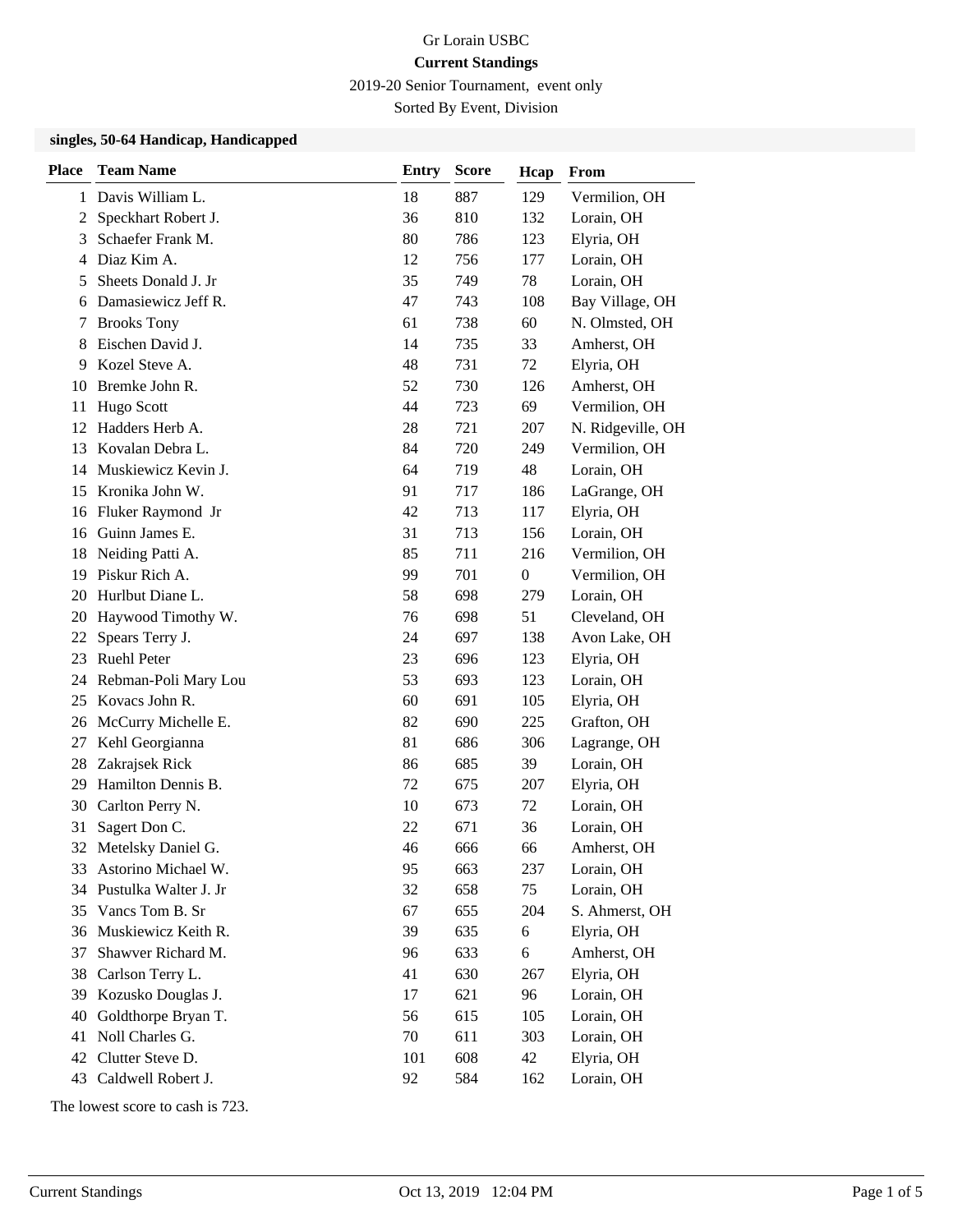2019-20 Senior Tournament, event only

Sorted By Event, Division

### **singles, 50-64 scratch, Scratch**

| <b>Place</b> | <b>Team Name</b>       | <b>Entry</b> | <b>Score</b> | Hcap | From              |
|--------------|------------------------|--------------|--------------|------|-------------------|
| 1            | Davis William L.       | 18           | 758          |      | Vermilion, OH     |
|              | 2 Eischen David J.     | 14           | 702          |      | Amherst, OH       |
| 3            | Piskur Rich A.         | 99           | 701          |      | Vermilion, OH     |
| 4            | Speckhart Robert J.    | 36           | 678          |      | Lorain, OH        |
| 4            | <b>Brooks Tony</b>     | 61           | 678          |      | N. Olmsted, OH    |
| 6            | Sheets Donald J. Jr    | 35           | 671          |      | Lorain, OH        |
| 6            | Muskiewicz Kevin J.    | 64           | 671          |      | Lorain, OH        |
| 8            | Schaefer Frank M.      | 80           | 663          |      | Elyria, OH        |
| 9            | Kozel Steve A.         | 48           | 659          |      | Elyria, OH        |
| 10           | Hugo Scott             | 44           | 654          |      | Vermilion, OH     |
| 11           | Haywood Timothy W.     | 76           | 647          |      | Cleveland, OH     |
| 12           | Zakrajsek Rick         | 86           | 646          |      | Lorain, OH        |
| 13           | Sagert Don C.          | 22           | 635          |      | Lorain, OH        |
| 13           | Damasiewicz Jeff R.    | 47           | 635          |      | Bay Village, OH   |
| 15           | Muskiewicz Keith R.    | 39           | 629          |      | Elyria, OH        |
| 16           | Shawver Richard M.     | 96           | 627          |      | Amherst, OH       |
| 17           | Bremke John R.         | 52           | 604          |      | Amherst, OH       |
| 18           | Carlton Perry N.       | 10           | 601          |      | Lorain, OH        |
| 19           | Metelsky Daniel G.     | 46           | 600          |      | Amherst, OH       |
| 20           | Fluker Raymond Jr      | 42           | 596          |      | Elyria, OH        |
| 21           | Kovacs John R.         | 60           | 586          |      | Elyria, OH        |
| 22           | Pustulka Walter J. Jr  | 32           | 583          |      | Lorain, OH        |
| 23           | Diaz Kim A.            | 12           | 579          |      | Lorain, OH        |
|              | 24 Ruehl Peter         | 23           | 573          |      | Elyria, OH        |
| 25           | Rebman-Poli Mary Lou   | 53           | 570          |      | Lorain, OH        |
| 26           | Clutter Steve D.       | 101          | 566          |      | Elyria, OH        |
| 27           | Spears Terry J.        | 24           | 559          |      | Avon Lake, OH     |
| 28           | Guinn James E.         | 31           | 557          |      | Lorain, OH        |
| 29           | Kronika John W.        | 91           | 531          |      | LaGrange, OH      |
| 30           | Kozusko Douglas J.     | 17           | 525          |      | Lorain, OH        |
| 31           | Hadders Herb A.        | 28           | 514          |      | N. Ridgeville, OH |
|              | 32 Goldthorpe Bryan T. | 56           | 510          |      | Lorain, OH        |
| 33           | Neiding Patti A.       | 85           | 495          |      | Vermilion, OH     |
| 34           | Kovalan Debra L.       | 84           | 471          |      | Vermilion, OH     |
| 35           | Hamilton Dennis B.     | 72           | 468          |      | Elyria, OH        |
| 36           | McCurry Michelle E.    | 82           | 465          |      | Grafton, OH       |
| 37           | Vancs Tom B. Sr        | 67           | 451          |      | S. Ahmerst, OH    |
| 38           | Astorino Michael W.    | 95           | 426          |      | Lorain, OH        |
| 39           | Caldwell Robert J.     | 92           | 422          |      | Lorain, OH        |
| 40           | Hurlbut Diane L.       | 58           | 419          |      | Lorain, OH        |
| 41           | Kehl Georgianna        | 81           | 380          |      | Lagrange, OH      |
| 42           | Carlson Terry L.       | 41           | 363          |      | Elyria, OH        |
|              | 43 Noll Charles G.     | 70           | 308          |      | Lorain, OH        |

The lowest score to cash is 758.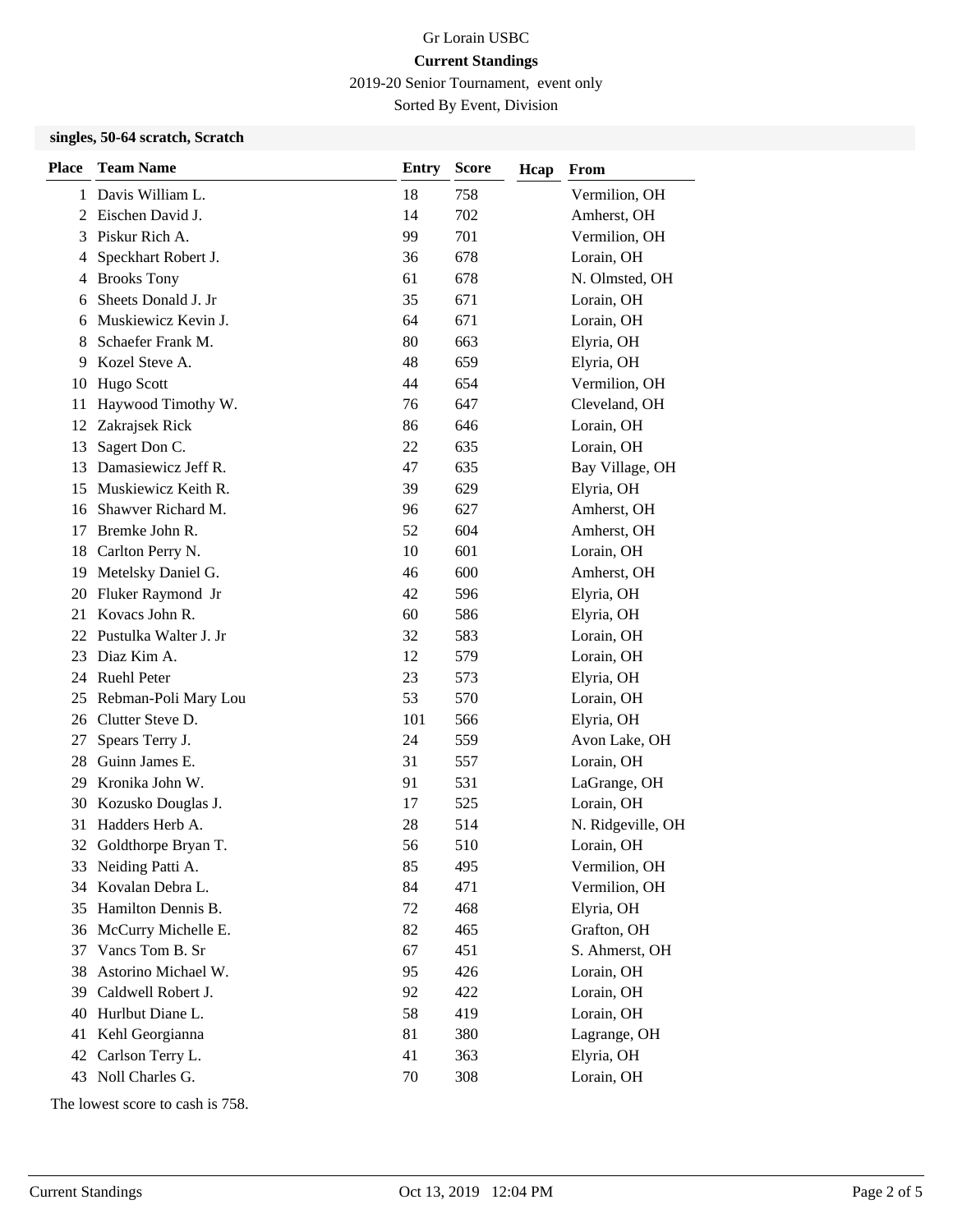2019-20 Senior Tournament, event only

Sorted By Event, Division

### **singles, 65 and up, Handicapped**

| <b>Place</b> | <b>Team Name</b>      | <b>Entry</b>   | <b>Score</b> | Hcap | From                |
|--------------|-----------------------|----------------|--------------|------|---------------------|
| 1            | Coursey Larry D.      | 73             | 817          | 57   | Lorain, OH          |
| 2            | Cizl Mark A.          | 78             | 795          | 75   | Sheffield Lake, OH  |
| 3            | Nunnally James E.     | $\overline{4}$ | 785          | 57   | Elyria, OH          |
| 4            | Webber Dennis R.      | 74             | 773          | 63   | Avon Lake, OH       |
| 5            | Bowser Richard D.     | 3              | 754          | 42   | Lorain, OH          |
| 6            | Barbarotta John       | 19             | 742          | 135  | Elyria, OH          |
| 7            | <b>Groner Rusty</b>   | 69             | 739          | 66   | Elyria, OH          |
| 8            | Francis Glenn A.      | 50             | 734          | 75   | Lorain, OH          |
| 9            | Adkins Gary W.        | 55             | 732          | 69   | Elyria, OH          |
| 9            | Delmonico Joseph Sr   | 68             | 732          | 120  | Lorain, OH          |
| 11           | Kallas Pete           | 30             | 728          | 135  | Amherst, OH         |
| 12           | Roman Felix W.        | 1              | 727          | 48   | Lorain, OH          |
| 13           | Thomas Eugene R.      | 49             | 716          | 111  | Lorain, OH          |
| 14           | Mudrich James C.      | 11             | 713          | 180  | Amherst, OH         |
| 15           | McNeely Charles E.    | 37             | 709          | 132  | Lorain, OH          |
| 16           | Guerrero Gus          | 29             | 708          | 99   | Lorain, OH          |
| 17           | Poling Arthur L. Sr   | 75             | 704          | 156  | Wellington, OH      |
| 18           | <b>Bremke Bill</b>    | 51             | 698          | 120  | Amherst, OH         |
| 18           | Jackson Amos Jr       | 98             | 698          | 93   | Elyria, OH          |
| 20           | Santos John H. Jr     | 54             | 693          | 141  | Elyria, OH          |
| 21           | Kopp Patricia A.      | 83             | 691          | 207  | Lagrange, OH        |
| 22           | Durst Larry D.        | 26             | 688          | 111  | Sheffield Lk, OH    |
| 22           | Bowman Ronald E.      | 94             | 688          | 63   | Lorain, OH          |
| 24           | VonGlahn Tom          | 77             | 686          | 123  | Avon Lake, OH       |
| 25           | Hryszczenko Robert R. | 5              | 685          | 141  | Lorain, OH          |
| 26           | Klein Keith D.        | 66             | 683          | 66   | Elyria, OH          |
| 27           | Serrano Edgar I.      | 13             | 681          | 60   | Lorain, OH          |
| 28           | Hronec Patty A.       | 87             | 680          | 123  | Amherst, OH         |
| 29           | Brasse Thomas G.      | 79             | 674          | 162  | Columbia Station, C |
| 30           | Vaughn Joseph         | 71             | 672          | 132  | Lorain, OH          |
| 31           | Dillon James R.       | 15             | 671          | 186  | Lorain, OH          |
| 32           | Jackson Marvin L. Sr  | 45             | 661          | 75   | Oberlin, OH         |
|              | 33 Johnson Larry K.   | 6              | 660          | 198  | Amherst, OH         |
| 34           | Matos Richard J.      | 38             | 655          | 321  | Lorain, OH          |
| 35           | Zych David A.         | 100            | 651          | 36   | N. Ridgeville, OH   |
| 36           | Markou Donna L.       | 57             | 649          | 243  | Sheffield Lake, OH  |
| 37           | Barnes Thomas W.      | 16             | 645          | 276  | Lorain, OH          |
| 38           | Dixon Wayne E.        | 9              | 643          | 135  | Grafton, OH         |
| 39           | Cunningham Larry W.   | 59             | 639          | 132  | Vermilion, OH       |
| 40           | Kovacs Joseph G.      | 63             | 638          | 123  | Amherst, OH         |
| 41           | Moorman Franances J.  | 20             | 630          | 180  | Oberlin, OH         |
| 42           | Ives Thomas J.        | $\tau$         | 626          | 90   | Lorain, OH          |
| 43           | Lewis Guy             | 33             | 623          | 87   | Amherst, OH         |
| 44           | Zakutny Daryl L.      | 34             | 620          | 96   | Lorain, OH          |
| 45           | Lenzer Terri L.       | 88             | 617          | 177  | Grafton, OH         |
|              | 46 Matos Carlos Sr    | 40             | 613          | 87   | Lorain, OH          |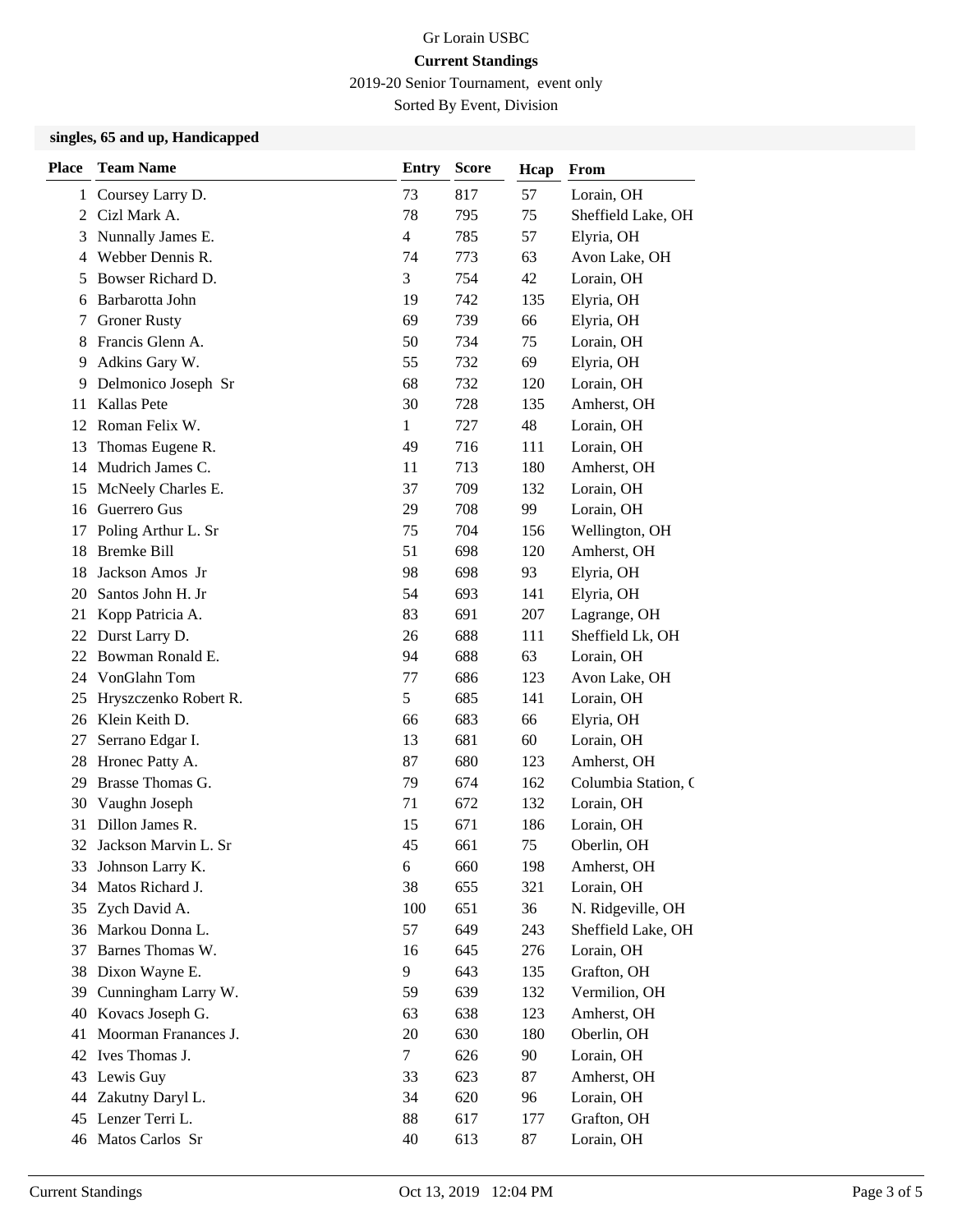2019-20 Senior Tournament, event only

Sorted By Event, Division

## **singles, 65 and up, Handicapped**

| Place | Team Name            | Entry | <b>Score</b> | Hcap     | From         |
|-------|----------------------|-------|--------------|----------|--------------|
|       | 47 Mihalko Robert A. | 25    | 608          | 72       | Lorain, OH   |
|       | 47 Konowal Ray R.    | 97    | 608          | 159      | Lorain. OH   |
|       | 49 Burger John S.    | 62    | 598          | 168      | Elyria, OH   |
|       | 50 Criss Ken R.      | 21    | 582          | $\theta$ | Amherst, OH  |
|       | 51 Parker Bernie     | 90    | 580          | 189      | LaGrange, OH |

The lowest score to cash is 716.

#### **singles, 65 and up, Scratch**

| <b>Place</b> | <b>Team Name</b>         | <b>Entry</b>   | <b>Score</b> | Hcap | From               |
|--------------|--------------------------|----------------|--------------|------|--------------------|
| 1            | Coursey Larry D.         | 73             | 760          |      | Lorain, OH         |
|              | 2 Nunnally James E.      | $\overline{4}$ | 728          |      | Elyria, OH         |
| 3            | Cizl Mark A.             | 78             | 720          |      | Sheffield Lake, OH |
|              | 4 Bowser Richard D.      | 3              | 712          |      | Lorain, OH         |
| 5            | Webber Dennis R.         | 74             | 710          |      | Avon Lake, OH      |
|              | 6 Roman Felix W.         | $\mathbf{1}$   | 679          |      | Lorain, OH         |
| 7            | <b>Groner Rusty</b>      | 69             | 673          |      | Elyria, OH         |
| 8            | Adkins Gary W.           | 55             | 663          |      | Elyria, OH         |
|              | 9 Francis Glenn A.       | 50             | 659          |      | Lorain, OH         |
|              | 10 Bowman Ronald E.      | 94             | 625          |      | Lorain, OH         |
| 11           | Serrano Edgar I.         | 13             | 621          |      | Lorain, OH         |
|              | 12 Klein Keith D.        | 66             | 617          |      | Elyria, OH         |
|              | 13 Zych David A.         | 100            | 615          |      | N. Ridgeville, OH  |
|              | 14 Delmonico Joseph Sr   | 68             | 612          |      | Lorain, OH         |
|              | 15 Guerrero Gus          | 29             | 609          |      | Lorain, OH         |
|              | 16 Barbarotta John       | 19             | 607          |      | Elyria, OH         |
| 17           | Thomas Eugene R.         | 49             | 605          |      | Lorain, OH         |
| 17           | Jackson Amos Jr          | 98             | 605          |      | Elyria, OH         |
|              | 19 Kallas Pete           | 30             | 593          |      | Amherst, OH        |
|              | 20 Jackson Marvin L. Sr  | 45             | 586          |      | Oberlin, OH        |
|              | 21 Criss Ken R.          | 21             | 582          |      | Amherst, OH        |
|              | 22 Bremke Bill           | 51             | 578          |      | Amherst, OH        |
|              | 23 Durst Larry D.        | 26             | 577          |      | Sheffield Lk, OH   |
|              | 23 McNeely Charles E.    | 37             | 577          |      | Lorain, OH         |
|              | 25 VonGlahn Tom          | 77             | 563          |      | Avon Lake, OH      |
|              | 26 Hronec Patty A.       | 87             | 557          |      | Amherst, OH        |
| 27           | Santos John H. Jr        | 54             | 552          |      | Elyria, OH         |
|              | 28 Poling Arthur L. Sr   | 75             | 548          |      | Wellington, OH     |
|              | 29 Hryszczenko Robert R. | 5              | 544          |      | Lorain, OH         |
|              | 30 Vaughn Joseph         | 71             | 540          |      | Lorain, OH         |
|              | 31 Ives Thomas J.        | $\tau$         | 536          |      | Lorain, OH         |
| 31           | Mihalko Robert A.        | 25             | 536          |      | Lorain, OH         |
|              | 31 Lewis Guy             | 33             | 536          |      | Amherst, OH        |
|              | 34 Mudrich James C.      | 11             | 533          |      | Amherst, OH        |
|              | 35 Matos Carlos Sr       | 40             | 526          |      | Lorain, OH         |
|              | 36 Zakutny Daryl L.      | 34             | 524          |      | Lorain, OH         |
| 37           | Kovacs Joseph G.         | 63             | 515          |      | Amherst, OH        |